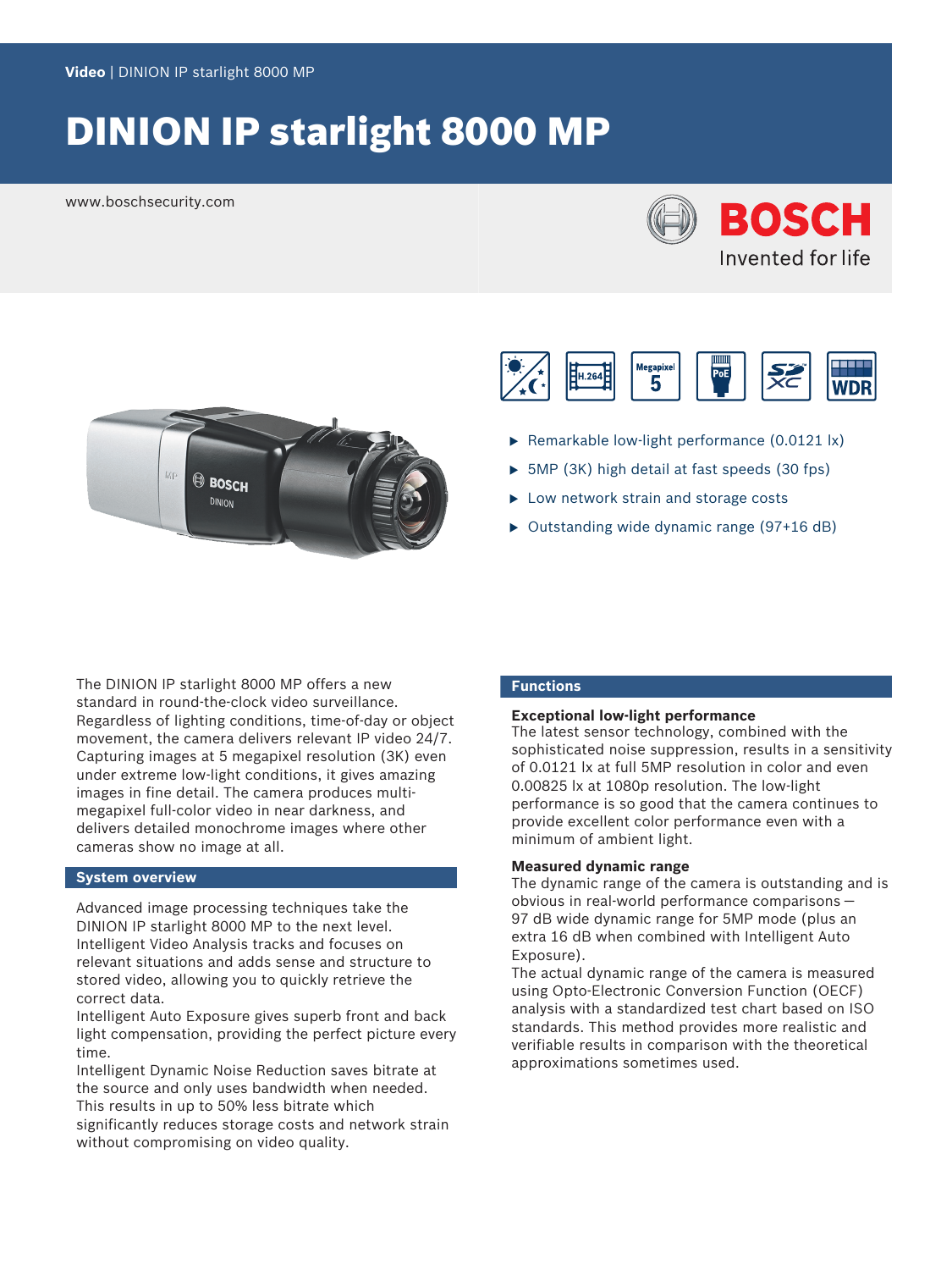# **Intelligent Video Analysis**

After only 20 minutes you can miss 90% of the activity on a screen. Intelligent Video Analysis (IVA ) assists by alerting you when predefined alarms are triggered. By smartly combining up to 8 IVA rules, complex tasks are made easy and false alarms are reduced to a minimum. IVA also adds sense and structure to your video by adding metadata. This enables you to quickly retrieve the relevant images from hours of stored video. Metadata can also be used to deliver irrefutable forensic evidence or to optimize business processes based on people counting or crowd density information.

# **Intelligent Auto Exposure**

Fluctuations in backlight and front light can ruin your images. To achieve the perfect picture in every situation, Intelligent Auto Exposure automatically adjusts the exposure of the camera. It offers superb front light compensation and incredible backlight compensation by automatically adapting to changing light conditions.

# **Intelligent Dynamic Noise Reduction**

Quiet scenes with little or no movement require a lower bitrate. By intelligently distinguishing between noise and relevant information, Intelligent Dynamic Noise Reduction reduces bitrate by up to 50%. Because noise is reduced at the source during image capture, the lower bitrate does not compromise on video quality.

Intelligent Dynamic Noise Reduction adjusts spatial and temporal filtering (3DNR) based on intelligent analysis of the scene content. Motion compensated temporal filtering (MCTF) reduces motion blur normally associated with standard temporal filtering. This maintains image quality of fast moving objects while still optimizing bitrate.

With Intelligent Dynamic Noise Reduction, our focus is to significantly reduce storage costs, and lessen network strain by only using bandwidth when needed.

# **Area-based encoding**

Area-based encoding is another feature which reduces bandwidth. Compression parameters for up to eight user-definable regions can be set. This allows uninteresting regions to be highly compressed, leaving more bandwidth for important parts of the scene.

# **Bitrate optimized profile**

The average typical optimized bitrate in kbits/s for various frame rates is shown in the table:

| fps | 5MP (4:3) | 5MP (16:9) | 1080p |
|-----|-----------|------------|-------|
| 30  | 4950      | 4500       | 1600  |
| 25  | 4685      | 4259       | 1514  |
| 15  | 3941      | 3583       | 1274  |
| 10  | 3351      | 3046       | 1083  |

| $\mathsf{h}$<br>◡ | 2342 | 2129   | 757 |
|-------------------|------|--------|-----|
| -<br>-            | 1009 | $Q1^-$ | 326 |

# **Selectable resolution and aspect ratio**

The camera has three basic application variants that can be chosen at start-up to provide the best possible performance for typical applications:

- 5MP (16:9)
- 5.5MP (4:3)
- 1080p

The 5MP variants can be used in applications where the highest resolution possible is required. The 1080p30 (16:9) variant is for applications that require extra sensitivity and dynamic range.

Each of these variants selects the best possible tuning parameters for the application so that you get the best performance possible from your camera.

#### **Scene modes**

The camera has a very intuitive user interface that allows fast and easy configuration. Nine configurable modes are provided with the best settings for a variety of applications. Different scene modes can be selected for day or night situations.

- Indoor general day-to-night changes in an indoor environment without sun highlights or street lighting effects.
- Outdoor general day-to-night changes in an outdoor environment with sun highlights and street lighting effects.
- Night-optimized optimized for details in low light environments.
- Low bit rate reduces bandwidth requirements.
- Intelligent  $AE$  optimized for scenes with fluctuating front and back light caused by sunlight or other illuminated objects in the scene.
- Vibrant enhanced contrast, sharpness and saturation.
- Sports and gaming high-speed capture, and improved color rendition and sharpness.
- Traffic for monitoring traffic movement on roads or parking lots. It can also be used in industrial applications where fast moving objects are to be monitored. Motion artifacts are minimized.
- **Retail** improved color rendition and sharpness with reduced bandwidth requirements.

# **Multiple streams**

The innovative multi-streaming feature delivers various H.264 streams together with an M‑JPEG stream. These streams facilitate bandwidth-efficient viewing and recording, plus easy integration with third-party video management systems.

Depending on the resolution and frame rate selected for the first stream, the second stream provides a copy of the first stream or a lower resolution stream.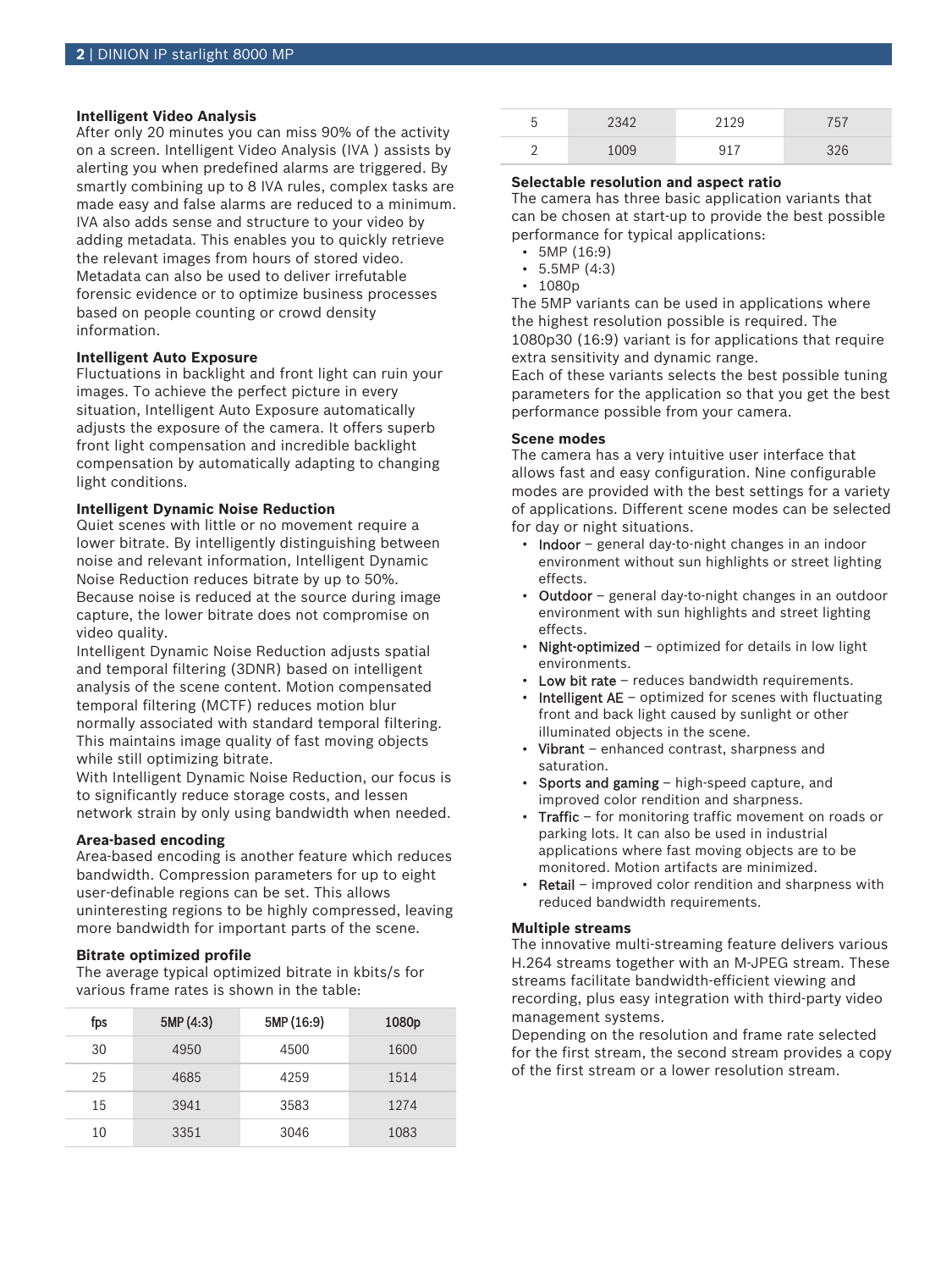| Stream assignments     |             |                            |
|------------------------|-------------|----------------------------|
| Application<br>variant | Stream 1    | Stream <sub>2</sub>        |
| 5MP (16:9) @           | 2992 x 1680 | Copy of stream 1           |
| 25/30 fps              |             | SD: 768 x 432              |
|                        |             | 720p: 1280 x 720           |
|                        |             | 1080p: 1920 x 1080         |
|                        |             | SD ROI: 768 x 432          |
|                        |             | upright cropped: 400 x 720 |
|                        |             | D14:3 cropped: 704 x 480   |
|                        |             | SD dual ROI: 768 x 432     |
| 5MP (4:3) @            | 2704 x 2032 | Copy of stream 1           |
| 25/30 fps              |             | SD: 640 x 480              |
|                        |             | SD ROI: 640 x 480          |
|                        |             | upright cropped: 400 x 720 |
|                        |             | SD dual ROI: 640 x 480     |
|                        |             | 800 x 600                  |
|                        |             | 1024 x 768                 |
|                        |             | 1280 x 960                 |
|                        |             | 1600 x 1200                |
| 1080 (16:9) @          | 1920 x 1080 | SD: 768 x 432              |
| 25/30 fps              |             | 720p: 1280 x 720           |
|                        |             | 1080p: 1920 x 1080         |
|                        |             | SD ROI: 768 x 432          |
|                        |             | upright cropped: 400 x 720 |
|                        |             | D14:3 cropped: 704 x 480   |
|                        |             | SD dual ROI: 768 x 432     |

The third stream uses the I-frames of the first stream for recording; the fourth stream shows a JPEG image at a maximum of 10 Mbit/s.

# **Regions of interest and E-PTZ**

Regions of Interest (ROI) can be user defined. The remote E-PTZ (Electronic Pan, Tilt and Zoom) controls allow you to select specific areas of the parent image. These regions produce separate streams for remote viewing and recording. These streams, together with the main stream, allow the operator to separately monitor the most interesting part of a scene while still retaining situational awareness.

Intelligent Tracking continuously analyses the scene for moving objects. If a moving object is detected, the camera automatically adjusts its settings, including field of view, to optimally capture details of the object of interest.

# **Easy installation**

Power for the camera can be supplied via a Powerover-Ethernet compliant network cable connection. With this configuration, only a single cable connection is required to view, power, and control the camera. Using PoE makes installation easier and more costeffective, as cameras do not require a local power source.

The camera can also be supplied with power from +12 VDC power supplies. To increase system reliability, the camera can be simultaneously connected to both PoE and +12 VDC supplies. Additionally, uninterruptible power supplies (UPS) can be used to ensure continuous operation, even during a power failure.

For trouble-free network cabling, the camera supports Auto-MDIX which allows the use of straight or crossover cables.

# **Storage management**

Recording management can be controlled by the Bosch Video Recording Manager (VRM) or the camera can use iSCSI targets directly without any recording software.

# **Edge recording**

Insert a memory card into the card slot to store up to 2 TB of local alarm recording. Pre-alarm recording in RAM reduces recording bandwidth on the network, and extends the effective life of the memory card.

# **Cloud-based services**

The camera supports time-based or alarm-based JPEG posting to four different accounts. These accounts can address FTP servers or cloud-based storage facilities (for example, Dropbox). Video clips or JPEG images can also be exported to these accounts. Alarms can be set up to trigger an e-mail or SMS notification so you are always aware of abnormal events.

# **Access security**

Password protection with three levels and 802.1x authentication is supported. To secure Web browser access, use HTTPS with a SSL certificate stored in the camera. The video and audio communication channels can be independently AES encrypted with 128-bit keys by installing the optional encryption site license.

# **Complete viewing software**

There are many ways to access the camera's features: using a web browser, with the Bosch Video Management System, with the free-of-charge Bosch Video Client, with the video security mobile app, or via third-party software.

# **System integration**

The camera conforms to the ONVIF Profile S specification. This guarantees interoperability between network video products regardless of manufacturer.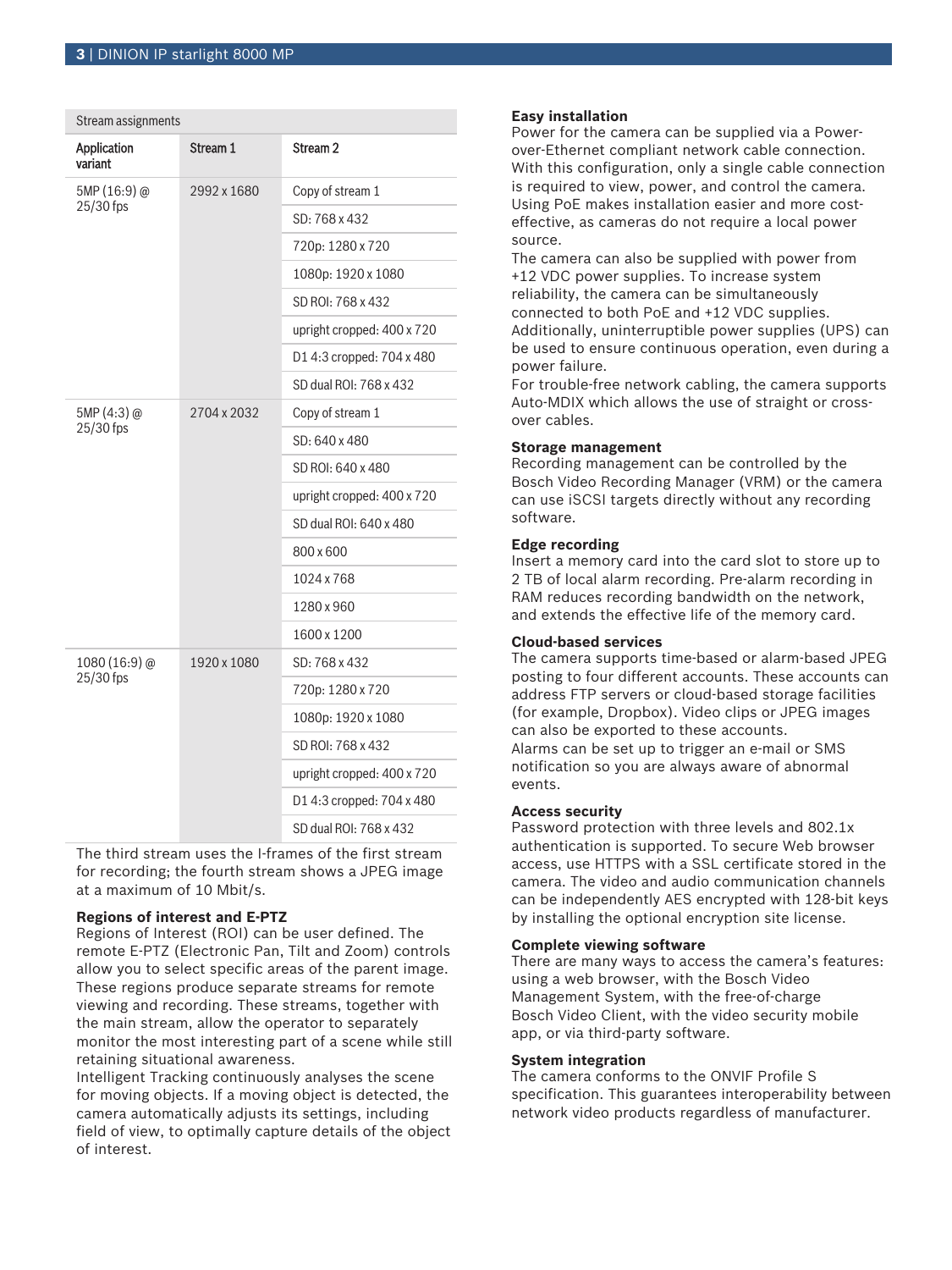Third-party integrators can easily access the internal feature set of the camera for integration into large projects. Visit the Bosch Integration Partner Program (IPP) website (ipp.boschsecurity.com) for more information.

| <b>Certifications and approvals</b> |                                                                                              |  |
|-------------------------------------|----------------------------------------------------------------------------------------------|--|
| <b>Standards</b>                    |                                                                                              |  |
| Emission                            | EN 55022 Class B (2010), +AC (2011)<br>FCC: 47 CFR 15. class B (2012-10-1)                   |  |
| Immunity                            | EN 50130-4 (PoE, +12 VDC)* (2011)<br>EN 50121-4 (2006), +AC: (2008)                          |  |
| Alarm                               | EN 50130-5 Class II (2011)                                                                   |  |
| Safety                              | EN 60950-1<br>UL 60950-1 (2nd edition)<br>CAN/CSA-C 22.2 No. 60950-1                         |  |
| Vibration                           | Camera with 500 $g$ (1.1 lb) lens as per IEC<br>60068-2-6 (5 m/s <sup>2</sup> , operational) |  |
| HD                                  | SMPTE 296M-2001 (Resolution: 1280x720)<br>SMPTE 274M-2008 (Resolution:<br>1920x1080)         |  |
| Color representation                | ITU-R BT.709                                                                                 |  |
| <b>ONVIF</b> conformance            | EN 50132-5-2; IEC 62676-2-3                                                                  |  |

\* Chapters 7 and 8 (mains voltage supply requirement) are not applicable to the camera.

However, if the system in which this camera is used needs to comply with this standard, then any power supplies used must comply with this standard.

| <b>Region</b> | <b>Certification</b> |
|---------------|----------------------|
| Europe        | <b>CE</b>            |
| <b>USA</b>    | UL                   |
|               | <b>FCC</b>           |
| Canada        | <b>CSA</b>           |

# **Installation/configuration notes**

# **Controls**



| 1              | Data (RS485/422/232)                  | 6 | Reset button                         |
|----------------|---------------------------------------|---|--------------------------------------|
| $\mathfrak{D}$ | Alarm in, alarm out                   |   | Service video out<br>(SMB connector) |
| 3              | 10/100 Base-T Fast<br><b>Fthernet</b> | 8 | Power supply input<br>(12 VDC only)  |
| 4              | MicroSD card slot                     | 9 | Audio in / Audio out                 |
| 5              | Menu button                           |   |                                      |

# **Dimensions**





 $mm$  (in)

# **Technical specifications**

| Power                             |                                                |  |
|-----------------------------------|------------------------------------------------|--|
| Power Supply                      | $12$ VDC<br>Power-over-Ethernet 48 VDC nominal |  |
| Current<br>Consumption            | 750 mA (12 VDC)<br>200 mA (PoE 48 VDC)         |  |
| <b>Power Consumption</b>          | 9 W                                            |  |
| PoF                               | IEEE 802.3af (802.3at Type 1) Class 3          |  |
| Sensor                            |                                                |  |
| <b>Type</b>                       | $1/1.8$ " CMOS                                 |  |
| Total sensor pixels               | 6.1 MP                                         |  |
| Video performance - Dynamic range |                                                |  |
| 5MP (4:3) mode                    | 97 dB WDR<br>$(97+16$ dB with IAE)             |  |
| 5MP (16:9) mode                   | 97 dB WDR<br>$(97+16$ dB with IAE)             |  |
| 1080p mode                        | 103 dB WDR<br>$(103+16$ dB with IAE)           |  |
|                                   |                                                |  |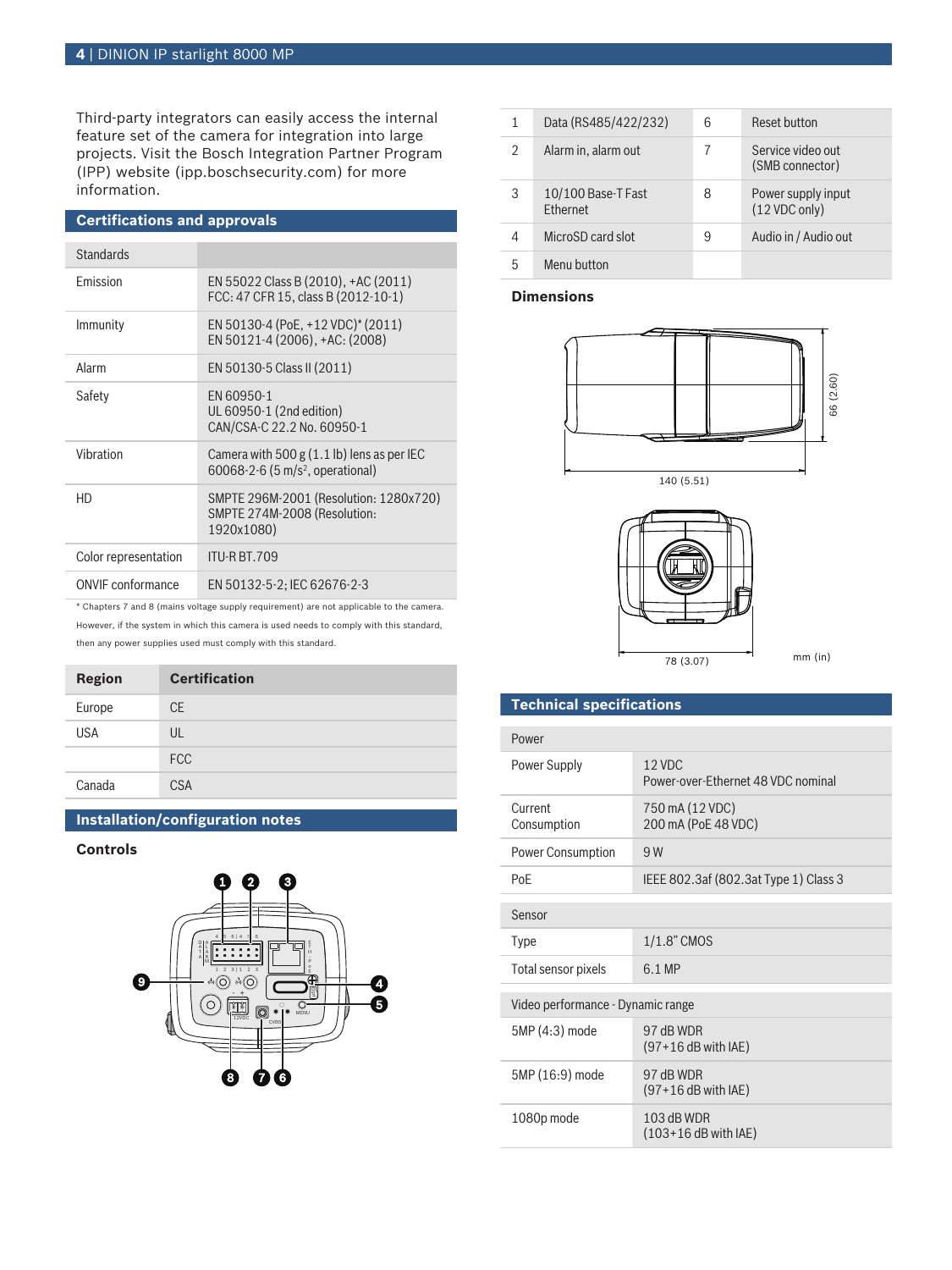| Video performance - Sensitivity<br>(3200K, 89% reflectivity, 30% IRE, F1.2) |                                                                                                                            |  |  |
|-----------------------------------------------------------------------------|----------------------------------------------------------------------------------------------------------------------------|--|--|
| Color 5MP mode                                                              | $0.0121$ lx                                                                                                                |  |  |
| Color 1080p mode                                                            | 0.00825 lx                                                                                                                 |  |  |
| Mono 5MP mode                                                               | $0.004 \text{ k}$                                                                                                          |  |  |
| Mono 1080p mode                                                             | $0.00275$  x                                                                                                               |  |  |
| Video streaming                                                             |                                                                                                                            |  |  |
| Video compression                                                           | $H.264$ (MP); M-JPEG                                                                                                       |  |  |
| <b>Streaming</b>                                                            | Multiple configurable streams in H.264 and M-<br>JPEG, configurable frame rate and bandwidth.<br>Regions of Interest (ROI) |  |  |
| Overall IP Delay                                                            | Min. 120 ms, Max. 340 ms                                                                                                   |  |  |
| <b>GOP structure</b>                                                        | IP, IBP, IBBP                                                                                                              |  |  |
| Encoding interval                                                           | 1 to 30 [25] fps                                                                                                           |  |  |
| Encoder regions                                                             | Up to 8 areas with encoder quality settings per<br>area                                                                    |  |  |
| Video resolution                                                            |                                                                                                                            |  |  |
| 5MP (16:9)                                                                  | 2992 X 1680                                                                                                                |  |  |
| 5MP (4:3)                                                                   | 2704 X 2032                                                                                                                |  |  |
| 1080pHD                                                                     | 1920 X 1080                                                                                                                |  |  |
| 720pHD                                                                      | 1280 x 720                                                                                                                 |  |  |
| Upright 9:16<br>(cropped)                                                   | 400 x 720                                                                                                                  |  |  |
| $D1$ 4:3 (cropped)                                                          | 704 x 480                                                                                                                  |  |  |
| 480p SD                                                                     | Encoding: 704 x 480;<br>Displayed: 854 x 480                                                                               |  |  |
| 432p SD                                                                     | 768 x 432                                                                                                                  |  |  |
| 288p SD                                                                     | 512 x 288                                                                                                                  |  |  |
| 240p SD                                                                     | Encoding: 352 x 240;<br>Displayed: 432 x 240                                                                               |  |  |
| 144p SD                                                                     | 256 x 144                                                                                                                  |  |  |
| Video functions                                                             |                                                                                                                            |  |  |
| Day/Night                                                                   | Color, Monochrome, Auto                                                                                                    |  |  |
| Adjustable picture<br>settings                                              | <b>Contrast, Saturation, Brightness</b>                                                                                    |  |  |
| <b>White Balance</b>                                                        | 2500 to 10000K, 4 automatic modes<br>(Standard, SON/SOX, Basic, Dominant color),<br>Manual mode and Hold mode              |  |  |
| Shutter                                                                     | Automatic Electronic Shutter (AES)<br>Fixed (selectable)<br>Default shutter                                                |  |  |
| Backlight<br>compensation                                                   | Off, Auto, Intelligent Auto Exposure                                                                                       |  |  |

| Video functions           |                                                                                                                                               |
|---------------------------|-----------------------------------------------------------------------------------------------------------------------------------------------|
| Noise reduction           | Intelligent Dynamic Noise Reduction with<br>separate temporal and spatial adjustments                                                         |
| Contrast<br>enhancement   | On/off                                                                                                                                        |
| Sharpness                 | Sharpness enhancement level selectable                                                                                                        |
| <b>Privacy Masking</b>    | Four independent areas, fully programmable                                                                                                    |
| Video Motion<br>Analysis  | Intelligent Video Analysis                                                                                                                    |
| Scene modes               | 9 modes                                                                                                                                       |
| Other functions           | Image flip, Pixel counter, Video watermarking,<br>Display stamping                                                                            |
| Audio streaming           |                                                                                                                                               |
| Standard                  | G.711, 8 kHz sampling rate<br>L16, 16 kHz sampling rate<br>AAC-LC, 48 kbps at 16 kHz sampling rate<br>AAC-LC, 80 kbps at 16 kHz sampling rate |
| Signal-to-Noise Ratio     | $>50$ dB                                                                                                                                      |
| <b>Audio Streaming</b>    | Full-duplex / half duplex                                                                                                                     |
| Input/output              |                                                                                                                                               |
| Analog video out          | SMB connector, CVBS (PAL/NTSC), 1 Vpp,<br>75 Ohm (service only)                                                                               |
| Audio line in             | 1 Vrms max, 18 kOhm typical,                                                                                                                  |
| Audio line out            | 0.85 Vrms at 1.5 kOhm typical,                                                                                                                |
| Audio connectors          | 3.5 mm mono jack                                                                                                                              |
| Alarm input               | 2 inputs                                                                                                                                      |
| Alarm input<br>activation | +5 VDC nominal; +40 VDC max. (DC-coupled<br>with 50 kOhm pull-up resistor to +3.3 VDC)<br>$($ < 0.5 V is low; $> 1.4$ V is high)              |
| Alarm output              | 1 output                                                                                                                                      |
| Alarm output voltage      | 30 VAC or +40 VDC max.<br>Maximum 0.5 A continuous, 10VA (resistive<br>load only)                                                             |
| Ethernet                  | <b>RJ45</b>                                                                                                                                   |
| Data port                 | RS-232/422/485                                                                                                                                |
| Local storage             |                                                                                                                                               |
| <b>Internal RAM</b>       | 10 s pre-alarm recording                                                                                                                      |
| Memory card slot          | Supports up to 32 GB microSDHC / 2 TB<br>microSDXC card. (An SD card of Class 6 or<br>higher is recommended for HD recording)                 |
| Recording                 | Continuous recording, ring recording. alarm/<br>events/schedule recording                                                                     |
|                           |                                                                                                                                               |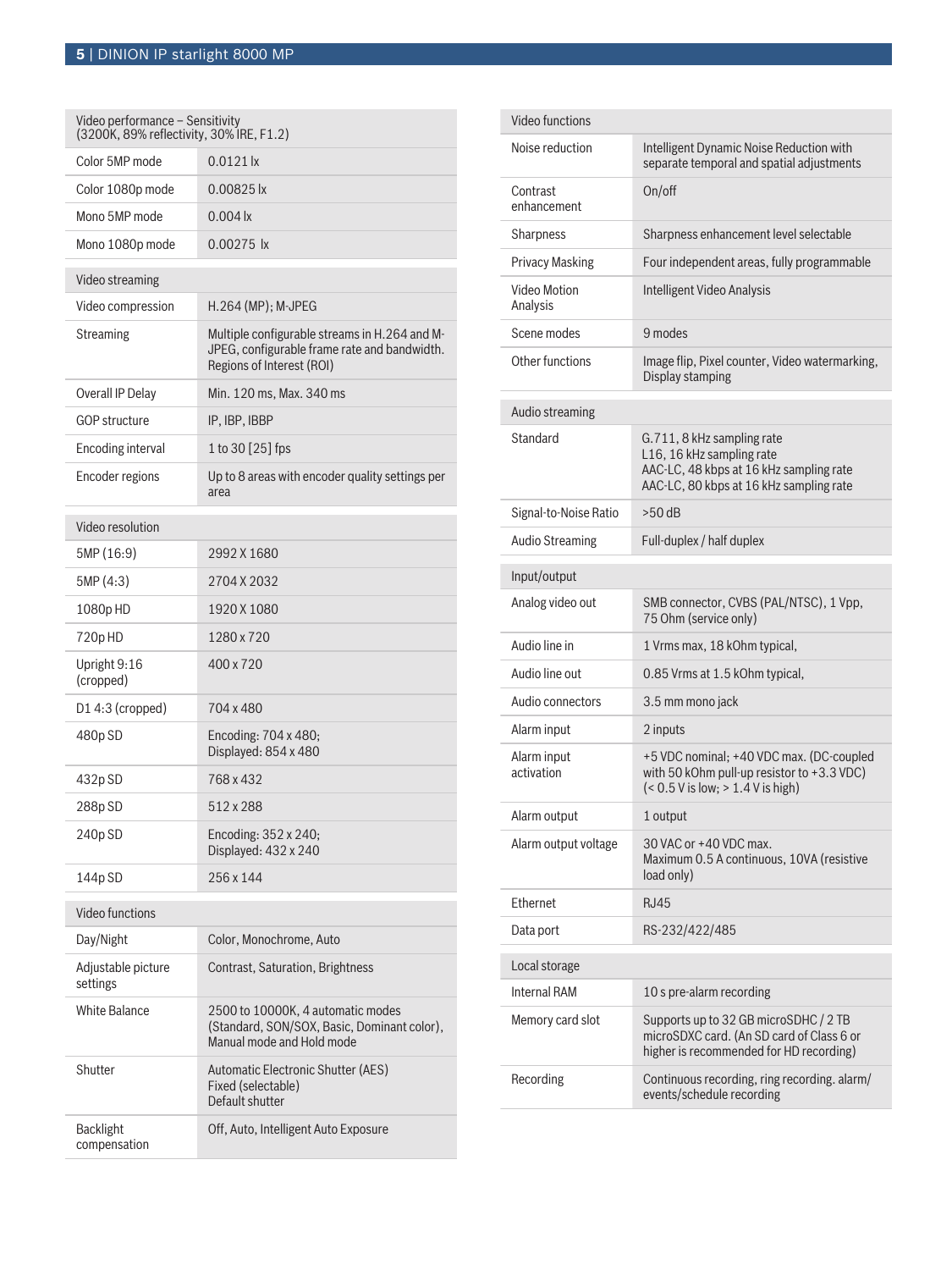| <b>Network</b>                        |                                                                                                                                                                                                                                                                                                                      |  |
|---------------------------------------|----------------------------------------------------------------------------------------------------------------------------------------------------------------------------------------------------------------------------------------------------------------------------------------------------------------------|--|
| Protocols                             | IPv4, IPv6, UDP, TCP, HTTP, HTTPS, RTP/<br>RTCP, IGMP V2/V3, ICMP, ICMPv6, RTSP,<br>FTP, Telnet, ARP, DHCP, NTP (SNTP),<br>SNMP (V1, MIB-II), 802.1x, DNS, DNSv6,<br>DDNS (DynDNS.org, selfHOST.de, no-<br>ip.com), SMTP, iSCSI, UPnP (SSDP),<br>DiffServ (QoS), LLDP, SOAP, Dropbox, CHAP,<br>digest authentication |  |
| Encryption                            | TLS 1.0, SSL, DES, 3DES, AES (optional)                                                                                                                                                                                                                                                                              |  |
| Ethernet                              | 10/100 Base-T, auto-sensing, half/full duplex                                                                                                                                                                                                                                                                        |  |
| Connectivity                          | <b>ONVIF Profile S, Auto-MDIX</b>                                                                                                                                                                                                                                                                                    |  |
| Software                              |                                                                                                                                                                                                                                                                                                                      |  |
| Unit Configuration                    | Via web browser or Configuration Manager                                                                                                                                                                                                                                                                             |  |
| Firmware update                       | Remotely programmable                                                                                                                                                                                                                                                                                                |  |
| Software viewer                       | Web browser, Bosch Video Client, or third<br>party software                                                                                                                                                                                                                                                          |  |
| Optical                               |                                                                                                                                                                                                                                                                                                                      |  |
| Lens mount                            | CS mount (C-mount with adapter ring)                                                                                                                                                                                                                                                                                 |  |
| Lens connector                        | Standard 4-pin DC-iris connector                                                                                                                                                                                                                                                                                     |  |
| Focus control                         | Motorized back-focus adjustment                                                                                                                                                                                                                                                                                      |  |
| Iris control                          | Automatic iris control                                                                                                                                                                                                                                                                                               |  |
| Mechanical                            |                                                                                                                                                                                                                                                                                                                      |  |
| Dimensions<br>$(W \times H \times L)$ | 78 x 66 x140 mm (3.07 x 2.6 x 5.52 inch)<br>without lens                                                                                                                                                                                                                                                             |  |
| Weight                                | $855$ g $(1.88$ lb) without lens                                                                                                                                                                                                                                                                                     |  |
| Color                                 | RAL 9006 Metallic Titanium                                                                                                                                                                                                                                                                                           |  |
| <b>Tripod Mount</b>                   | Bottom and top 1/4-inch 20 UNC                                                                                                                                                                                                                                                                                       |  |
| Environmental                         |                                                                                                                                                                                                                                                                                                                      |  |
| Operating<br>Temperature              | -20°C to +50°C (-4°F to 122°F)                                                                                                                                                                                                                                                                                       |  |
| <b>Storage Temperature</b>            | -30°C to +70°C (-22°F to +158°F)                                                                                                                                                                                                                                                                                     |  |
| <b>Operating Humidity</b>             | 20% to 93% RH                                                                                                                                                                                                                                                                                                        |  |
| <b>Storage Humidity</b>               | up to 98% RH                                                                                                                                                                                                                                                                                                         |  |

# **Ordering information**

# **DINION IP starlight 8000 MP**

High-performance 5MP box camera with exceptional low-light imaging. 5MP; PoE; IAE; IDNR; ROI (E-PTZ); IVA; H.264 quad-streaming; free viewing apps; cloud services; audio/motion detection Order number **NBN-80052-BA**

#### **Accessories**

# **Varifocal SR Megapixel Lens**

Varifocal SR megapixel IR corrected lens. 1/1.8" sensor; CS-mount; 4-pin SR-iris; 5MP; 4.1 to 9 mm; F1.6 to F5.2 Order number **LVF-5005C-S4109**

# **Monitor/DVR Cable SMB 0.3M**

0.3 m (1 ft) analog cable, SMB (female) to BNC (female) to connect camera to coaxial cable. Order number **NBN-MCSMB-03M**

# **Monitor/DVR Cable SMB 3.0M**

3 m (9 ft) analog cable, SMB (female) to BNC (male) to connect camera to monitor or DVR. Order number **NBN-MCSMB-30M**

#### **UPA-1220-60 Power Supply**

Power supply for camera. 120 VAC, 60 Hz In; 12 VDC, 1 A Out; regulated Order number **UPA-1220-60**

# **UPA-1220-50 Power Supply**

Power supply for camera. 220 VAC, 50 Hz In; 12 VDC, 1 A Out; regulated Order number **UPA-1220-50**

# **Software Options**

# **BVIP AES 128 Bit Encryption**

Site licence for BVIP AES 128‑bit encryption. Enables encrypted communication between BVIP devices and management stations Order number **MVS-FENC-AES**